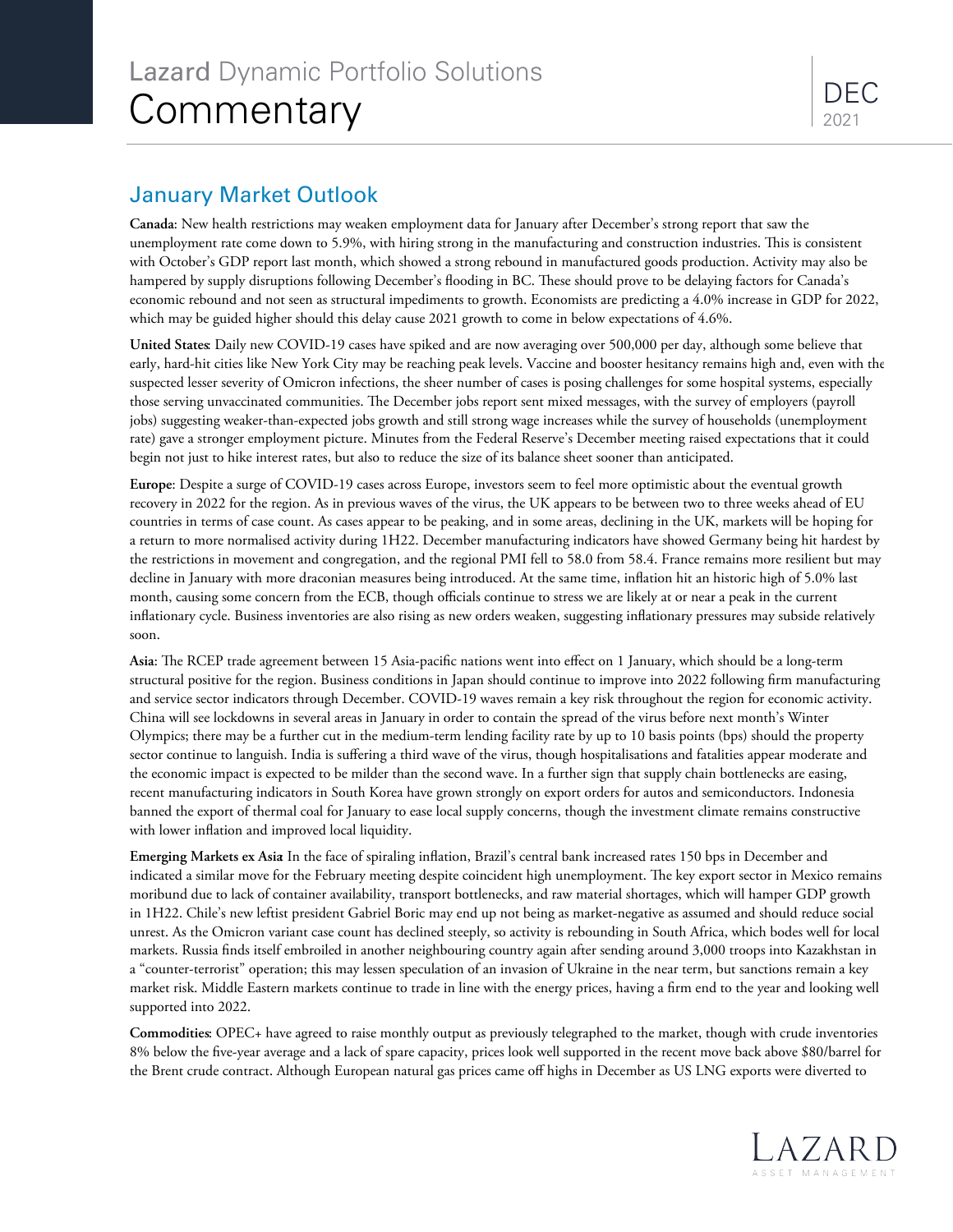Europe; we could see further upside pressure (vs the North American equivalent) due to shortages of Russian-supplied gas and competition from Asia for LNG. Industrial metals prices remain rangebound, lacking a clear driver of demand and ongoing concerns about the activity outlook in the Chinese real estate sector. There is similar lacklustre price action in agricultural commodities, though soybean futures are moving higher as dry soil conditions in Brazil are expected to negatively impact harvests. Gold prices have been hitting resistance around the \$1,800/oz level as rising interest rates provide a headwind, despite a deterioration in the outlook for global inflation.

**Currencies**: Stability in the trade-weighted US dollar has been a recent feature, though the US rate outlook will be critical for the next step - with a bias to strength given increasing calls for running down the Fed's balance sheet and rate increase expectations being revised up to four 25-bp hikes in 2022. The Canadian dollar looks set to continue firming from around 1.26 (per US dollar) on the back of firmer energy prices and an improved current account. Other energy exporters are likely to be supported (barring political stresses in the case of the ruble). The euro seems stuck in a  $\epsilon$ 1.12-1.15/\$1 range for now, with value buyers unlikely to support unless it breaks down towards 1.10/\$1. The Japanese yen looks oversold at ¥116/ \$1, particularly if local activity growth returns on the back of a more stimulatory budget.

**Views are as of 7 January 2022**

## Important Information

Information and opinions presented have been obtained or derived from sources believed by Lazard to be reliable. Lazard makes no representation as to their accuracy or completeness. All opinions expressed herein are as of the published date and are subject to change.

## **The performance quoted represents past performance. Past performance is not a reliable indicator of future results.**

## Allocations and security selection are subject to change.

Mention of these securities should not be considered a recommendation or solicitation to purchase or sell the securities. It should not be assumed that any investment in these securities was, or will prove to be, profitable, or that the investment decisions we make in the future will be profitable or equal to the investment performance of securities referenced herein. There is no assurance that any securities referenced herein are currently held in the portfolio or that securities sold have not been repurchased. The securities mentioned may not represent the entire portfolio.

Equity securities will fluctuate in price; the value of your investment will thus fluctuate, and this may result in a loss. Securities in certain non-domestic countries may be less liquid, more volatile, and less subject to governmental supervision than in one's home market. The values of these securities may be affected by changes in currency rates, application of a country's specific tax laws, changes in government administration, and economic and monetary policy. Emerging markets securities carry special risks, such as less developed or less efficient trading markets, a lack of company information, and differing auditing and legal standards. The securities markets of emerging markets countries can be extremely volatile; performance can also be influenced by political, social, and economic factors affecting companies in these countries.

Certain information contained herein constitutes "forward-looking statements" which can be identified by the use of forward-looking terminology such as "may," "will," "should," "expect," "anticipate," "target," "intent," "continue," or "believe," or the negatives thereof or other variations thereon or comparable terminology. Due to various risks and uncertainties, actual events may differ materially from those reflected or contemplated in such forward-looking statements.

This document is provided by Lazard Asset Management LLC or its affiliates ("Lazard") for informational purposes only. Nothing herein constitutes investment advice or a recommendation relating to any security, commodity, derivative, investment management service or investment product. Investments in securities, derivatives and commodities involve risk, will þuctuate in price, and may result in losses. Certain assets held in Lazard's investment portfolios, in particular alternative investment portfolios, can involve high degrees of risk and volatility when compared to other assets. Similarly, certain assets held in Lazard's investment portfolios may trade in less liquid or efficient markets, which can affect investment performance. Past performance does not guarantee future results.

This document is intended only for persons residing in jurisdictions where its distribution or availability is consistent with local laws and Lazard's local regulatory authorizations. The Lazard entities that have issued this document are listed below, along with important limitations on their authorized activities.

Australia: Issued by Lazard Asset Management Pacific Co., ABN 13 064 523 619, AFS License 238432, Level 12 Gateway, 1 Macquarie Place, Sydney NSW 2000, which is licensed by the Australian Securities and Investments Commission to carry on a financial services business. This document is intended for wholesale investors only. **Canada:** Issued by Lazard Asset Management (Canada) Inc., 30 Rockefeller Plaza, New York, NY 10112 and 130 King Street West, Suite 1800, Toronto, Ontario M5X 1E3, a registered portfolio manager providing services to non-individual permitted clients. **Dubai:** Issued and approved by Lazard Gulf Limited, Gate Village 1, Level 2, Dubai International Financial Centre, PO Box 506644, Dubai, United Arab Emirates. Registered in Dubai. International Financial Centre 0467. Authorised and regulated by the Dubai Financial Services Authority to deal with Professional Clients only. **EU Member States:** Issued by Lazard Asset Management (Deutschland) GmbH, Neue Mainzer Strasse 75, D-60311 Frankfurt am Main. **Hong Kong:** Issued by Lazard Asset Management (Hong Kong) Limited (AQZ743), Suite 1101, Level 11, Chater House, 8 Connaught Road Central, Central, Hong Kong. Lazard Asset Management (Hong Kong) Limited is a corporation licensed by the Hong Kong Securities and Futures Commission to conduct Type 1 (dealing in securities) and Type 4 (advising on securities) regulated activities only on behalf of "professional investors" as defined under the Hong Kong Securities and Futures Ordinance (Cap. 571 of the Laws of Hong Kong) and its subsidiary legislation. **Korea:** Issued by Lazard Korea Asset Management Co. Ltd., 10F Seoul Finance Center, 136 Sejong-daero, Jung-gu, Seoul, 100-768. **People's Republic of China:** Issued by Lazard Asset Management. Lazard Asset Management does not carry out business in the P.R.C and is not a licensed investment adviser with the China Securities Regulatory Commission or the China Banking Regulatory Commission. This document is for reference only and for intended recipients only. The information in this document does not constitute any specific investment advice on China capital markets or an offer of securities or investment, tax, legal or other advice or recommendation or, an offer to sell or an invitation to apply for any product or service of Lazard Asset Management. **Singapore:** Issued by Lazard Asset Management (Singapore) Pte. Ltd., 12 Marina Boulevard, #17-01 Marina Bay Financial Tower 3, Singapore 018982. Company Registration Number 201135005W, which provides services only to "institutional investors" or "accredited investors" as defined under the Securities and Futures Act, Chapter 289 of Singapore. Switzerland: Issued by Lazard Asset Management Schweiz AG, Usteristrasse 9, CH-8001 Zurich. **United Kingdom:** Issued or approved by Lazard Asset Management Ltd., 50 Stratton Street, London W1J 8LL. Registered in England Number 525667. Authorised and regulated by the Financial Conduct Authority (FCA), providing services only to persons classified as eligible